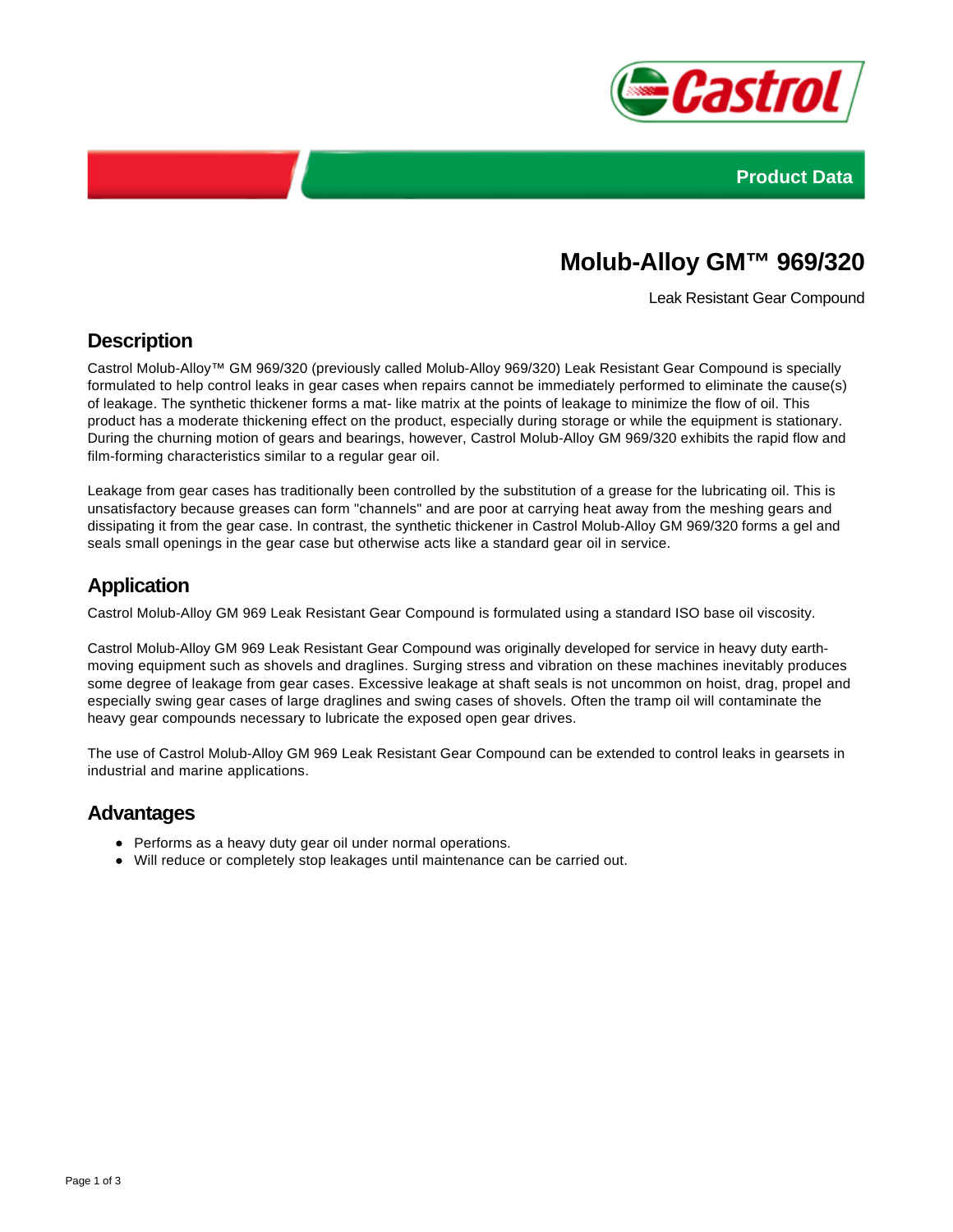## **Typical Characteristics**

| Name                                                                    | <b>Test Method</b>              | Units                         | Molub-Alloy GM<br>969/320 |
|-------------------------------------------------------------------------|---------------------------------|-------------------------------|---------------------------|
| Consistency                                                             | $\blacksquare$                  | $\qquad \qquad \blacksquare$  | Semi-Fluid                |
| Appearance                                                              | Visual                          | ä,                            | Fibrous                   |
| Specific Gravity @ 60°C / 140°F                                         | <b>ASTM D1298 / ISO</b><br>3675 |                               | 0.9                       |
| <b>Brookfield Viscosity</b>                                             | <b>ASTM D2983 / ISO</b><br>9262 | cP                            | 18,750                    |
| Flash Point - open cup method                                           | ASTM D92 / ISO<br>2592          | $^{\circ}$ C/ $^{\circ}$ F    | 229 / 445                 |
| Four Ball Wear Test, Scar Diameter (40kg, 75°C/ 167°F,<br>1800rpm, 1hr) | ASTM D2783                      | mm                            | 0.45                      |
| Four Ball Weld Load test - Load Wear Index                              | ASTM D2783                      | kgf                           | 48                        |
| Four Ball Weld Load test - Weld Point                                   | ASTM D2783                      | kgf                           | 400                       |
| Antiwear test - Falex Pin & V-Block                                     | <b>ASTM D2670</b>               | <b>Teeth Wear</b><br>(number) | 3                         |
| Copper corrosion (3 hrs@100°C/212°F)                                    | ASTM D130 / ISO<br>2160         | Rating                        | 1b                        |
| FZG Gear Scuffing test - A/8.3/90                                       | ISO 14635-1                     | <b>Failure Load</b><br>Stage  | $12+$                     |
| FZG Gear Scuffing test - A/16.6/90                                      | ISO 14635-1                     | Failure Load<br>Stage         | $12+$                     |
| Timken OK Load test                                                     | ASTM D2782                      | kg / lb                       | 32/70                     |
| Foaming Tendency                                                        | <b>Tribol Test</b>              | ÷,                            | No foaming                |
| <b>BASE OIL PROPERTIES:-</b>                                            |                                 |                               |                           |
| <b>ISO Viscosity Grade</b>                                              | $\blacksquare$                  | $\overline{\phantom{a}}$      | 320                       |
| <b>AGMA Lubricant Number</b>                                            |                                 | $\overline{\phantom{m}}$      | 6EP                       |
| Kinematic Viscosity @ 100°C / 212°F                                     | ASTM D445 / ISO<br>3014         | mm <sup>2</sup> /s            | 25                        |
| SAE Grade (Gear Oil)                                                    | $\blacksquare$                  |                               | 140                       |
| Viscosity Index                                                         | <b>ASTM D2270 / ISO</b><br>2909 | ä,                            | 100                       |
| Pour Point                                                              | ASTM D97 / ISO<br>3016          | $^{\circ}$ C/ $^{\circ}$ F    | $-15/ +5$                 |

Subject to usual manufacturing tolerances.